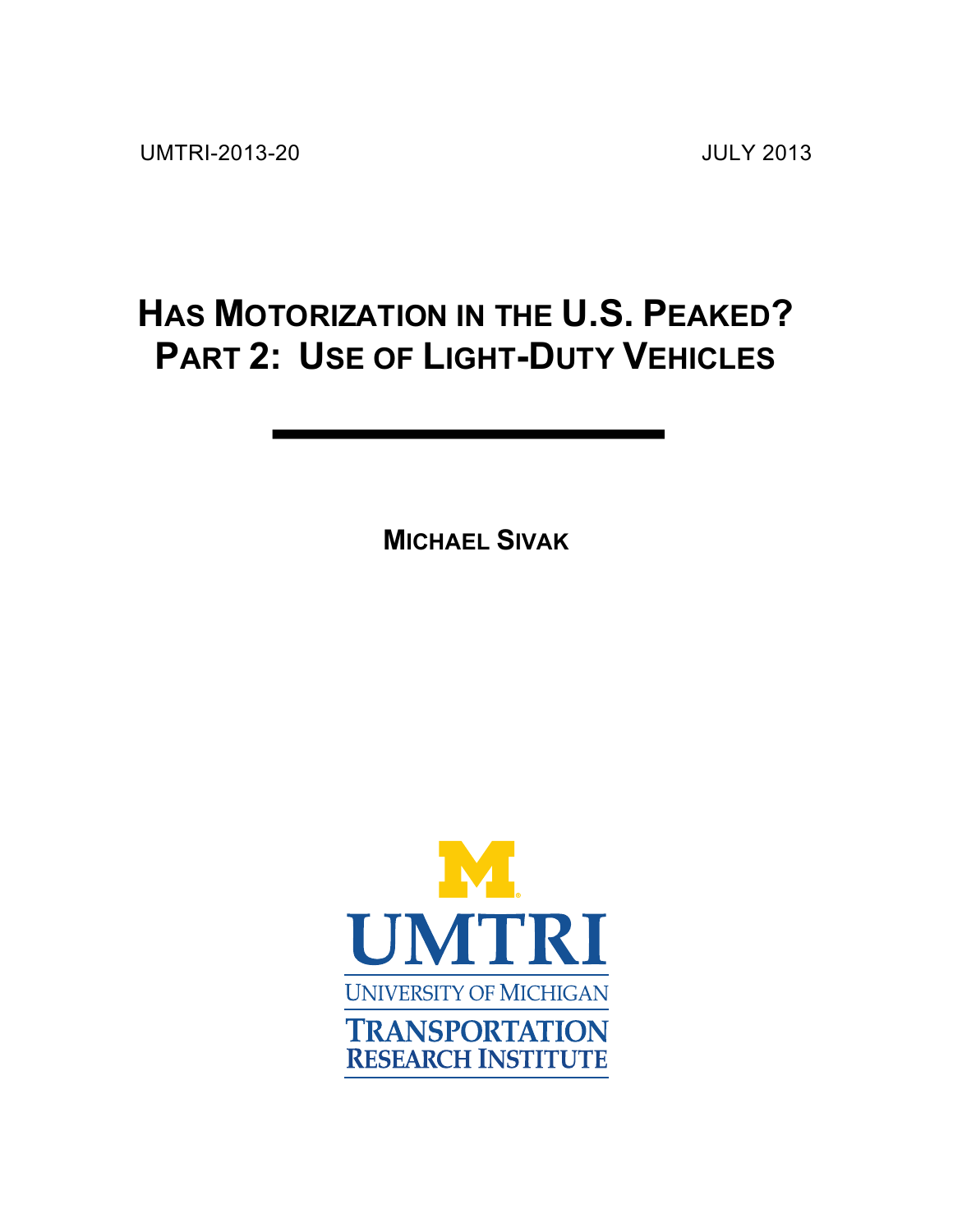# HAS MOTORIZATION IN THE U.S. PEAKED? PART 2: USE OF LIGHT-DUTY VEHICLES

Michael Sivak

The University of Michigan Transportation Research Institute Ann Arbor, Michigan 48109-2150 U.S.A.

Report No. UMTRI-2013-20 July 2013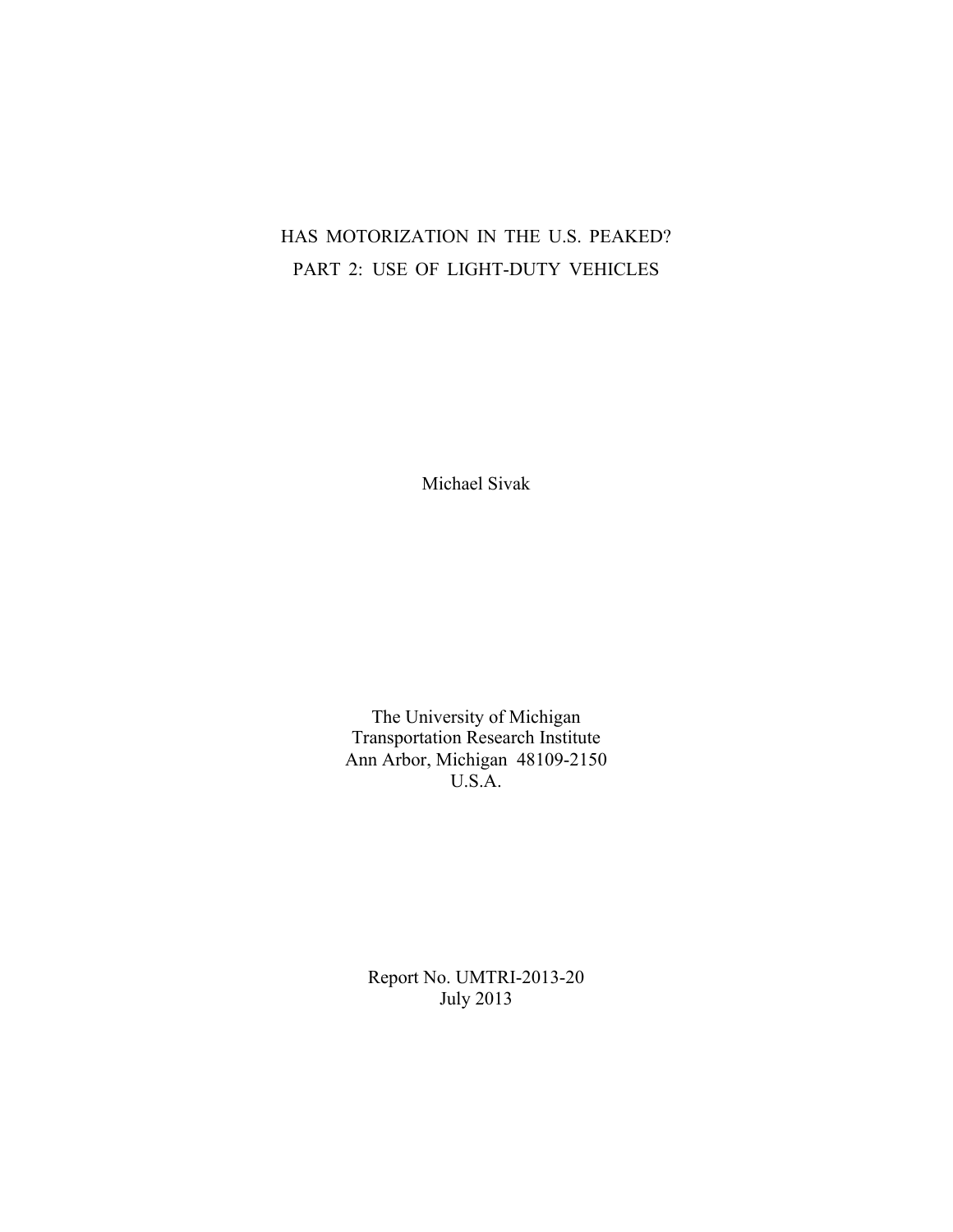| 1. Report No.                               | 2. Government Accession No. | 3. Recipient's Catalog No.            |  |
|---------------------------------------------|-----------------------------|---------------------------------------|--|
| <b>UMTRI-2013-20</b>                        |                             |                                       |  |
| 4. Title and Subtitle                       |                             | 5. Report Date                        |  |
| Has Motorization in the U.S. Peaked?        |                             | <b>July 2013</b>                      |  |
| Part 2: Use of Light-Duty Vehicles          |                             | 6. Performing Organization Code       |  |
|                                             |                             | 383818                                |  |
| 7. Author(s)                                |                             | 8. Performing Organization Report No. |  |
| Michael Sivak                               |                             | <b>UMTRI-2013-20</b>                  |  |
| 9. Performing Organization Name and Address |                             | 10. Work Unit no. (TRAIS)             |  |
| The University of Michigan                  |                             |                                       |  |
| <b>Transportation Research Institute</b>    |                             | 11. Contract or Grant No.             |  |
| 2901 Baxter Road                            |                             |                                       |  |
| Ann Arbor, Michigan 48109-2150 U.S.A.       |                             |                                       |  |
| 12. Sponsoring Agency Name and Address      |                             | 13. Type of Report and Period Covered |  |
| The University of Michigan                  |                             |                                       |  |
| Sustainable Worldwide Transportation        |                             | 14. Sponsoring Agency Code            |  |
| http://www.umich.edu/~umtriswt              |                             |                                       |  |
| 15. Supplementary Notes                     |                             |                                       |  |
|                                             |                             |                                       |  |

 **Technical Report Documentation Page**

16. Abstract

The main contribution of this study is an examination of recent trends in distances driven by *light-duty vehicles* (cars, pickup trucks, SUVs, and vans) in the U.S. fleet. This is in contrast to several other recent studies that analyzed distances driven by *all vehicles* (including medium and heavy trucks, buses, and motorcycles). The period examined was from 1984 through 2011. This is a follow-up study to Sivak (2013), in which I analyzed the recent trends in the number of registered light-duty vehicles.

Although the report also presents trends in the absolute distances driven, of primary interest were the distances driven per person, per licensed driver, per household, and per registered vehicle. All of these rates reached their maxima in 2004—four years prior to the beginning of the current economic downturn—and decreased by 5% to 9% by 2011. These reductions likely reflect, in part, noneconomic changes in society that influence the need for vehicles (e.g., increased telecommuting, increased use of public transportation, increased urbanization of the population, and changes in the age composition of drivers). Because the onset of the reductions in the driving rates was not the result of short-term, economic changes, the 2004 maxima in the distance-driven rates have a reasonable chance of being long-term peaks as well. An exception is the rate per registered vehicle. Should the numbers of vehicles per person, per driver, and per household continue to fall (Sivak, 2013), it is possible that the distance driven per vehicle would eventually start to increase and thus this rate has a better chance in the future of surpassing the 2004 maximum.

The combined evidence from this and the previous study (Sivak, 2013) indicates that per person, per driver, and per household—we now have fewer light-duty vehicles and we drive each of them less than a decade ago. The best estimates of the current annual distancedriven rates by light-duty vehicles are as follows: 8,500 miles per person, 12,500 miles per licensed driver, 22,100 miles per household, and 11,300 miles per registered vehicle.

| 17. Key Words                                                                     |                                            |                              | 18. Distribution Statement |
|-----------------------------------------------------------------------------------|--------------------------------------------|------------------------------|----------------------------|
| Motorization, distance driven, vehicles, licensed drivers, households   Unlimited |                                            |                              |                            |
| 19. Security Classification (of this report)                                      | 20. Security Classification (of this page) | 21. No. of Pages   22. Price |                            |
| None                                                                              | None                                       |                              |                            |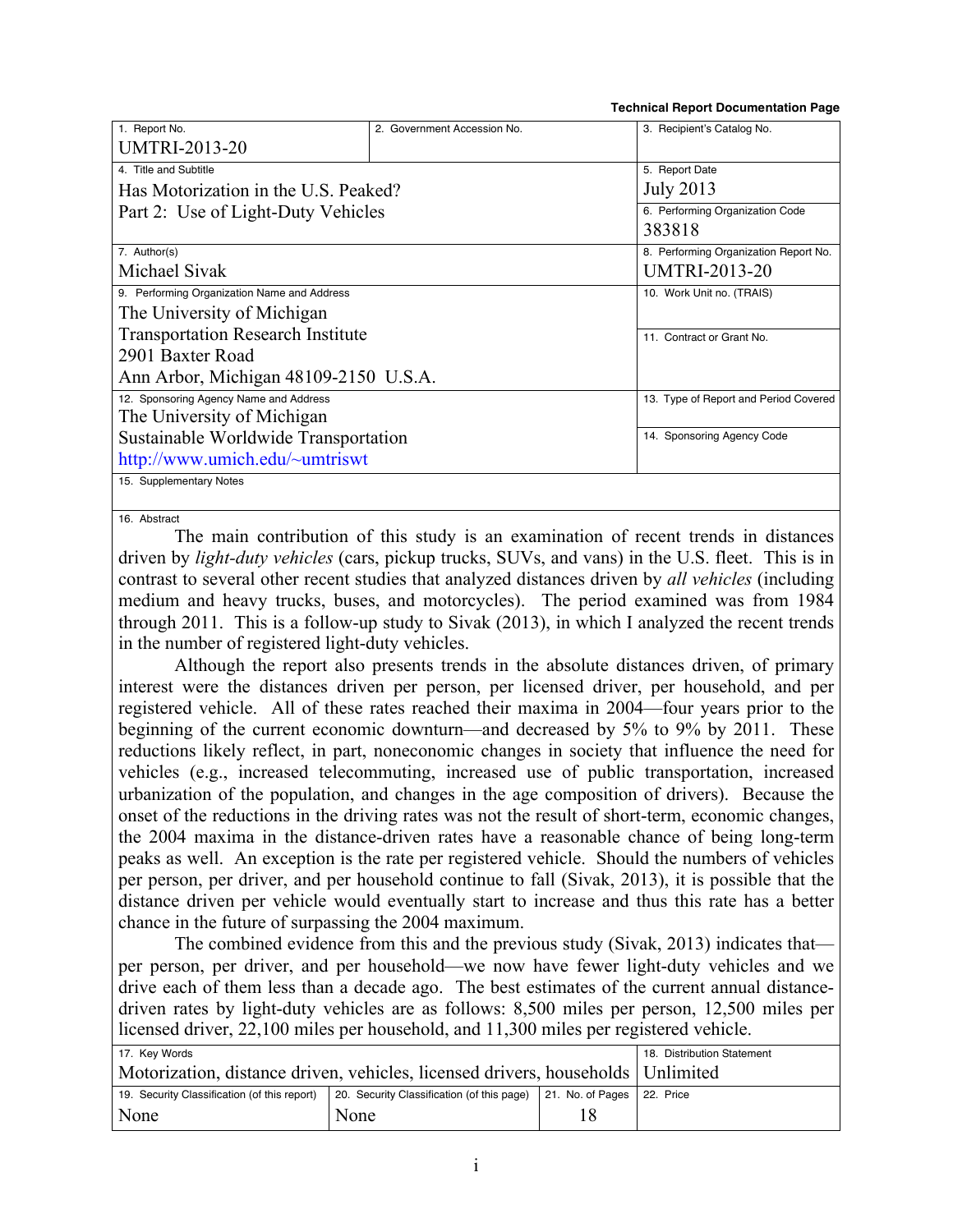# **Contents**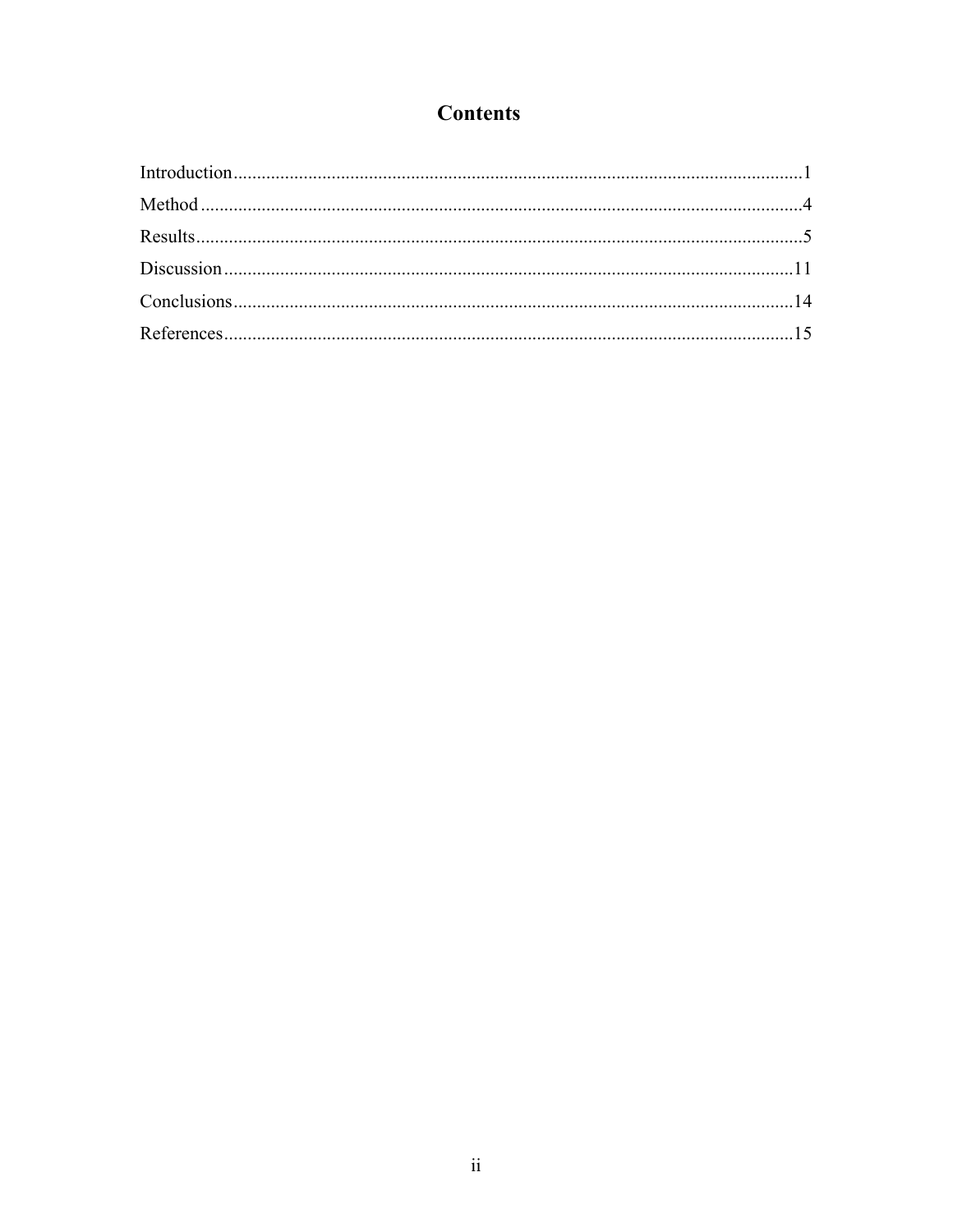# **Introduction**

In a report published in June 2013 (Sivak, 2013), I examined recent trends in the numbers of registered light-duty vehicles (cars, pickup trucks, SUVs, and vans) in the U.S. fleet. The analysis considered both the absolute numbers and the rates per person, per licensed driver, and per household. The period examined was from 1984 through 2011.

That study showed that the absolute number of light-duty vehicles reached a maximum in 2008 (see Figure 1). However, it is likely that this was only a temporary maximum and that the decline after 2008 was strongly influenced by the current economic downturn that started in 2008. Consequently, I argued that with the improving economy and the expected increase in the U.S. population, it is highly likely that (from a long-term perspective) the absolute number of vehicles has not yet peaked.



Figure 1. Registered light-duty vehicles, 1984-2011 (Sivak, 2013).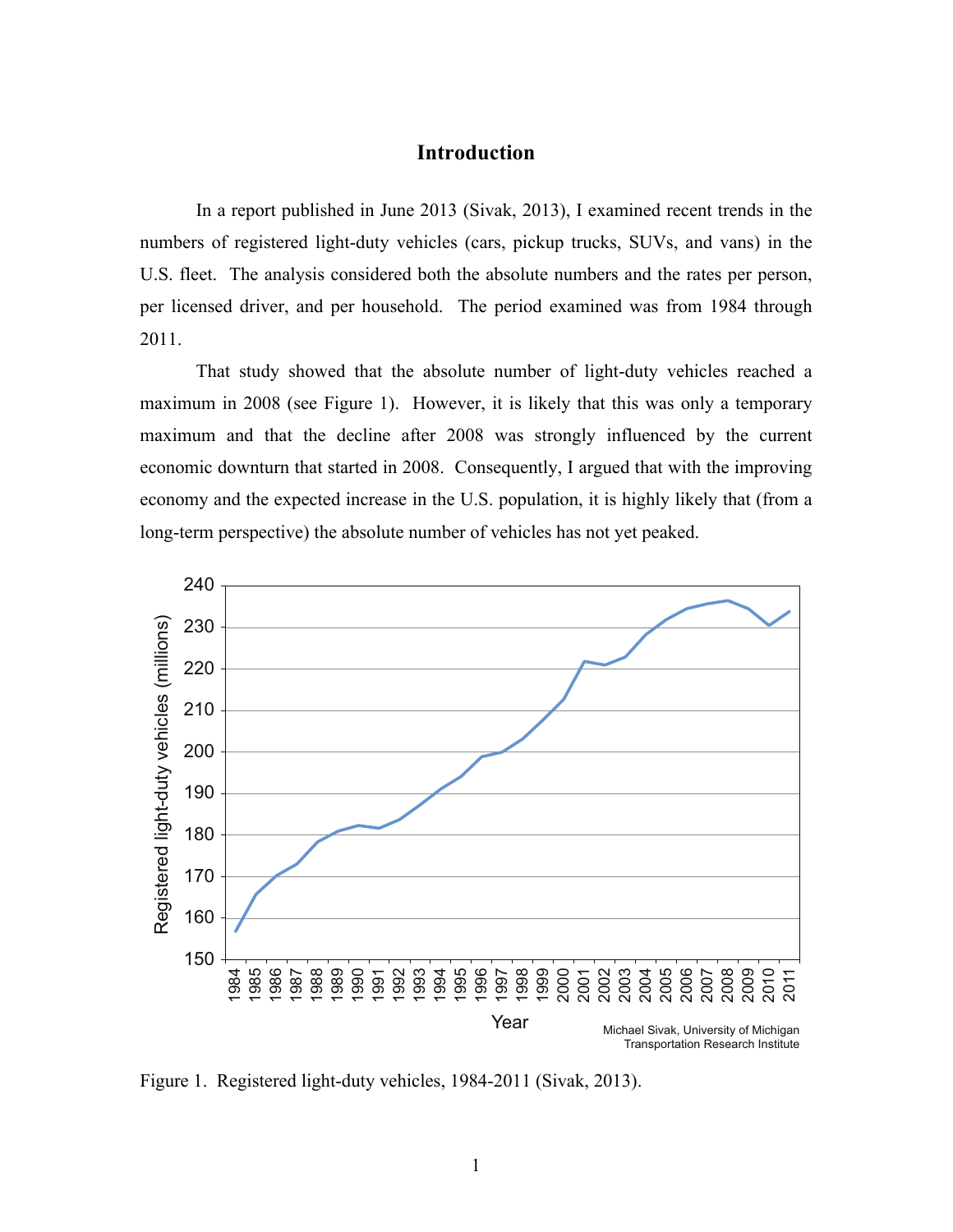On the other hand, the same study showed that the rates of light-duty vehicles per person, per licensed driver, and per household reached their maxima between 2001 and 2006 (see Figure 2)—prior to the onset of the current economic downturn in 2008. Therefore, I argued that it is likely that the declines in these rates prior to 2008 reflect other societal changes that influence the need for vehicles (e.g., increases in telecommuting and in the use of public transportation). Therefore, the recent maxima in these rates have better chances of being long-term peaks as well. However, because the changes in the rates from 2008 on likely reflect both the relevant societal changes and the current economic downturn, whether the recent maxima in the rates will represent longterm peaks as well will be influenced by the extent to which the relevant societal changes turn out to be permanent.

The present study analyzed the recent trends in distances driven. As in Sivak (2013), the focus was on *light-duty vehicles*. (This is in contrast to studies by Puentes and Tomer (2008), Dutzik and Baxandall (2013), and Short (2013), which examined recent driving trends by *all vehicles*.) In addition to the absolute distances driven, of interest in the present study were also the rates per person, per licensed driver, per household, and per registered light-duty vehicle.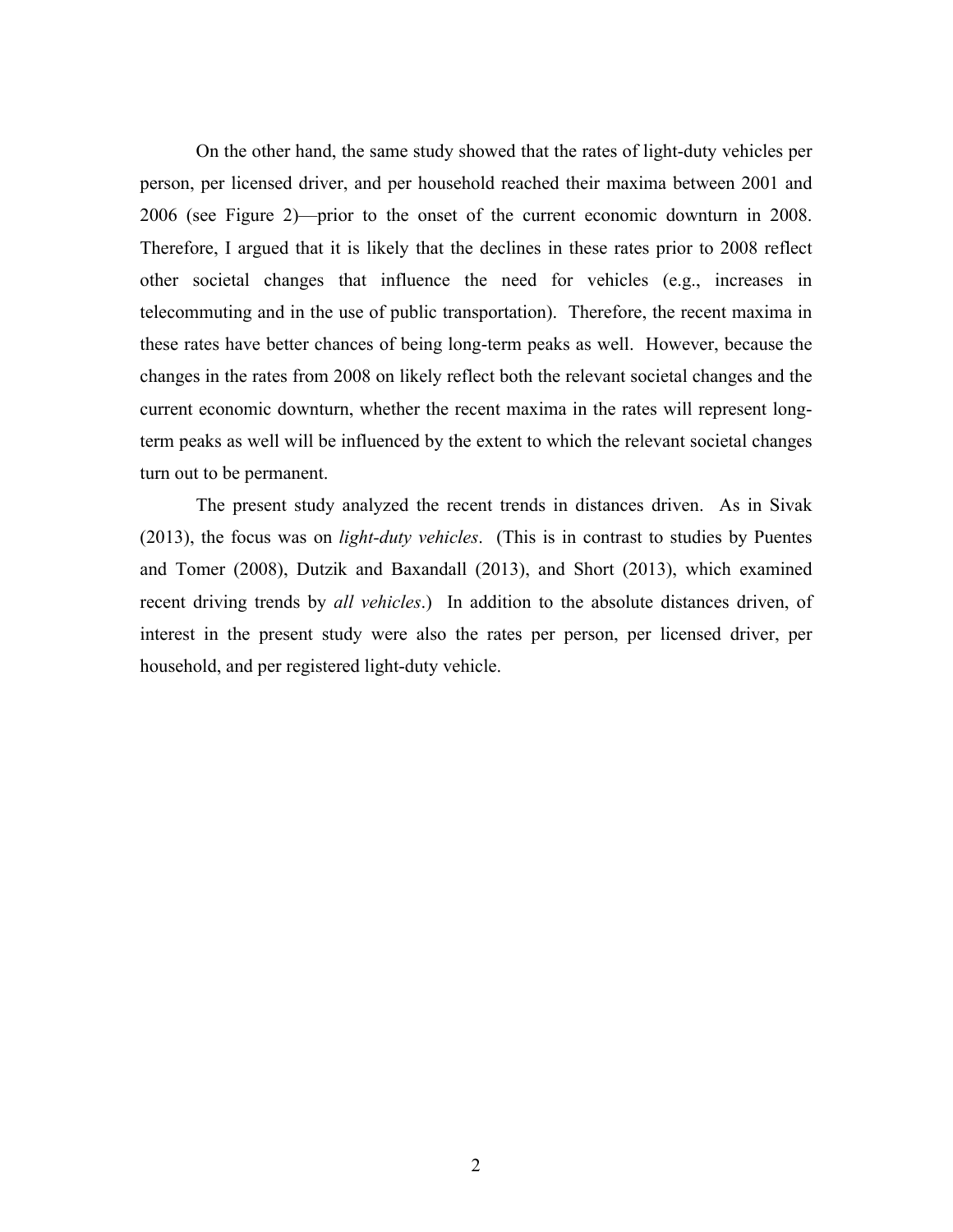

Figure 2. Registered light-duty vehicles per person, per licensed driver, and per household, 1984-2011 (Sivak, 2013).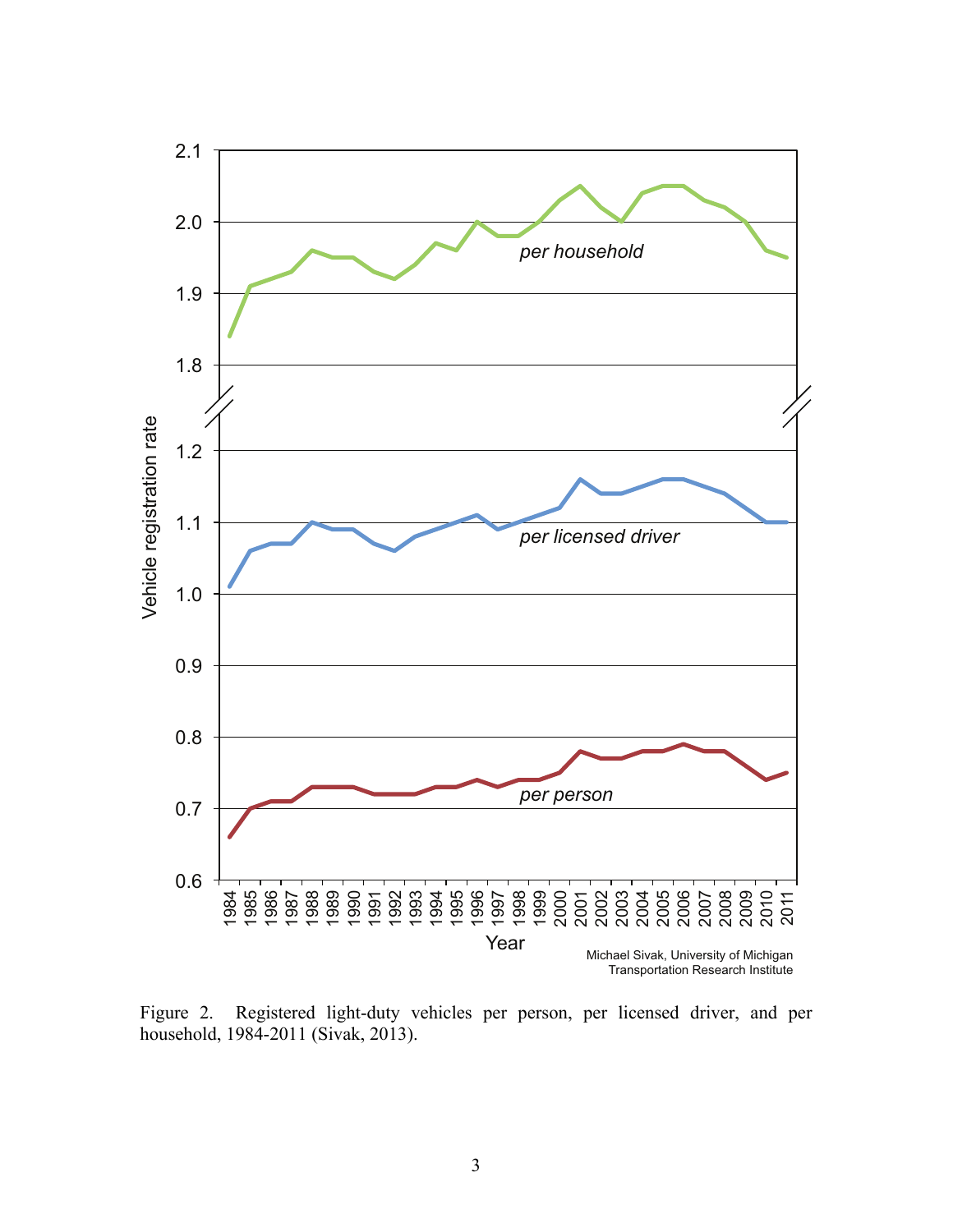# **Method**

Distances driven by all light-duty vehicles (cars, pickup trucks, SUVs, and vans) were examined, as well as the corresponding rates per person, per licensed driver, per household, and per registered vehicle. The data were analyzed for each year from 1984 through 2011.

The distance driven by light-duty vehicles for each year was obtained or calculated from the information in FHWA (2013). For 1984 though 2006, this number was the sum of distances for cars and other two-axle, four-tire vehicles. For 2007 through 2011, this number was the sum of distances for short-wheel-base and longwheel-base light-duty vehicles.

The sources of other relevant data were as follows:

- resident population: ProQuest (2012)
- licensed drivers: FHWA (2013)
- households: U.S. Census Bureau (2012)
- registered light-duty vehicles: FHWA (2013)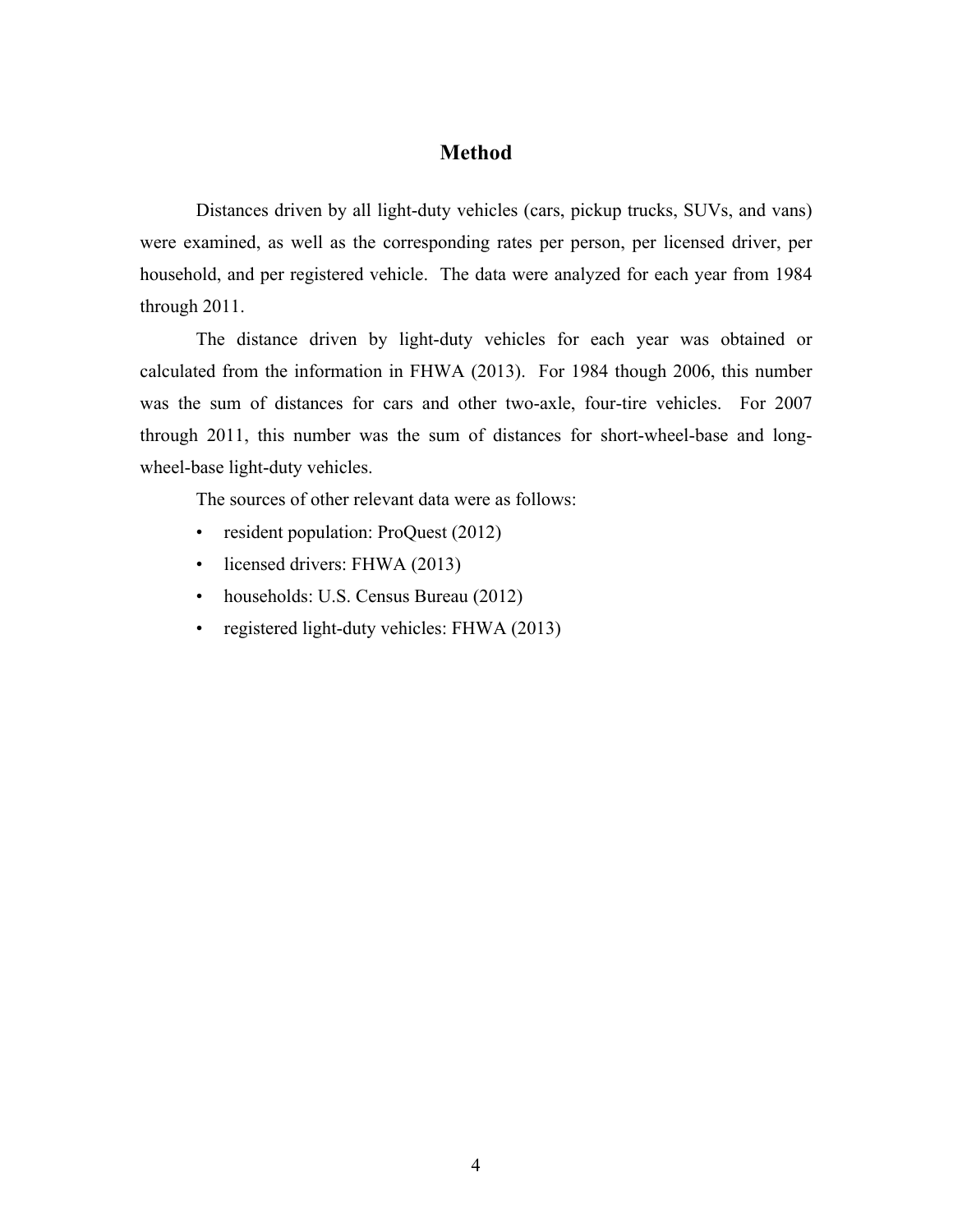# **Results**

## **Absolute distance driven**

Figure 3 presents the number of miles driven by light-duty vehicles from 1984 through 2011. These data are also listed in Table 1.

The distance driven by light-duty vehicles in 1984 stood at 1.559 trillion miles. The number reached a maximum of 2.773 trillion miles in 2006. In 2011 (the latest year available), the number was 2.647 trillion miles (a reduction of about 5% from 2006).



Figure 3. Distance driven by light-duty vehicles, 1984-2011.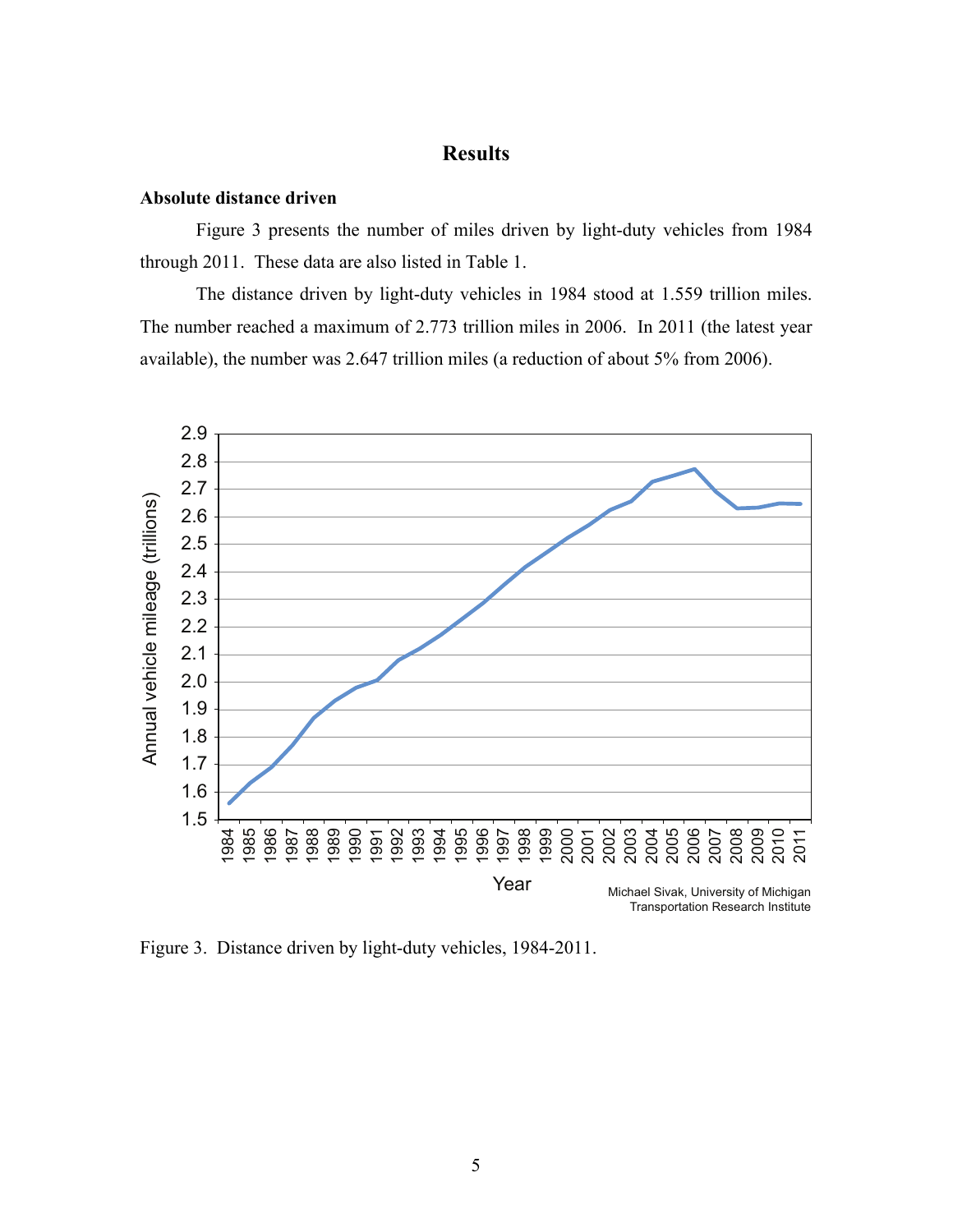| Year | Miles driven<br>(millions) |  |
|------|----------------------------|--|
| 1984 | 1,559,227                  |  |
| 1985 | 1,633,637                  |  |
| 1986 | 1,690,261                  |  |
| 1987 | 1,770,779                  |  |
| 1988 | 1,869,075                  |  |
| 1989 | 1,932,108                  |  |
| 1990 | 1,979,276                  |  |
| 1991 | 2,006,400                  |  |
| 1992 | 2,079,032                  |  |
| 1993 | 2,120,764                  |  |
| 1994 | 2,170,723                  |  |
| 1995 | 2,228,323                  |  |
| 1996 | 2,286,394                  |  |
| 1997 | 2,353,295                  |  |
| 1998 | 2,417,852                  |  |
| 1999 | 2,470,391                  |  |
| 2000 | 2,523,346                  |  |
| 2001 | 2,569,980                  |  |
| 2002 | 2,624,508                  |  |
| 2003 | 2,655,987                  |  |
| 2004 | 2,727,054                  |  |
| 2005 | 2,749,472                  |  |
| 2006 | 2,773,025                  |  |
| 2007 | 2,691,034                  |  |
| 2008 | 2,630,213                  |  |
| 2009 | 2,633,248                  |  |
| 2010 | 2,648,456                  |  |
| 2011 | 2,646,641                  |  |

Table 1 Distance driven by light-duty vehicles, 1984-2011.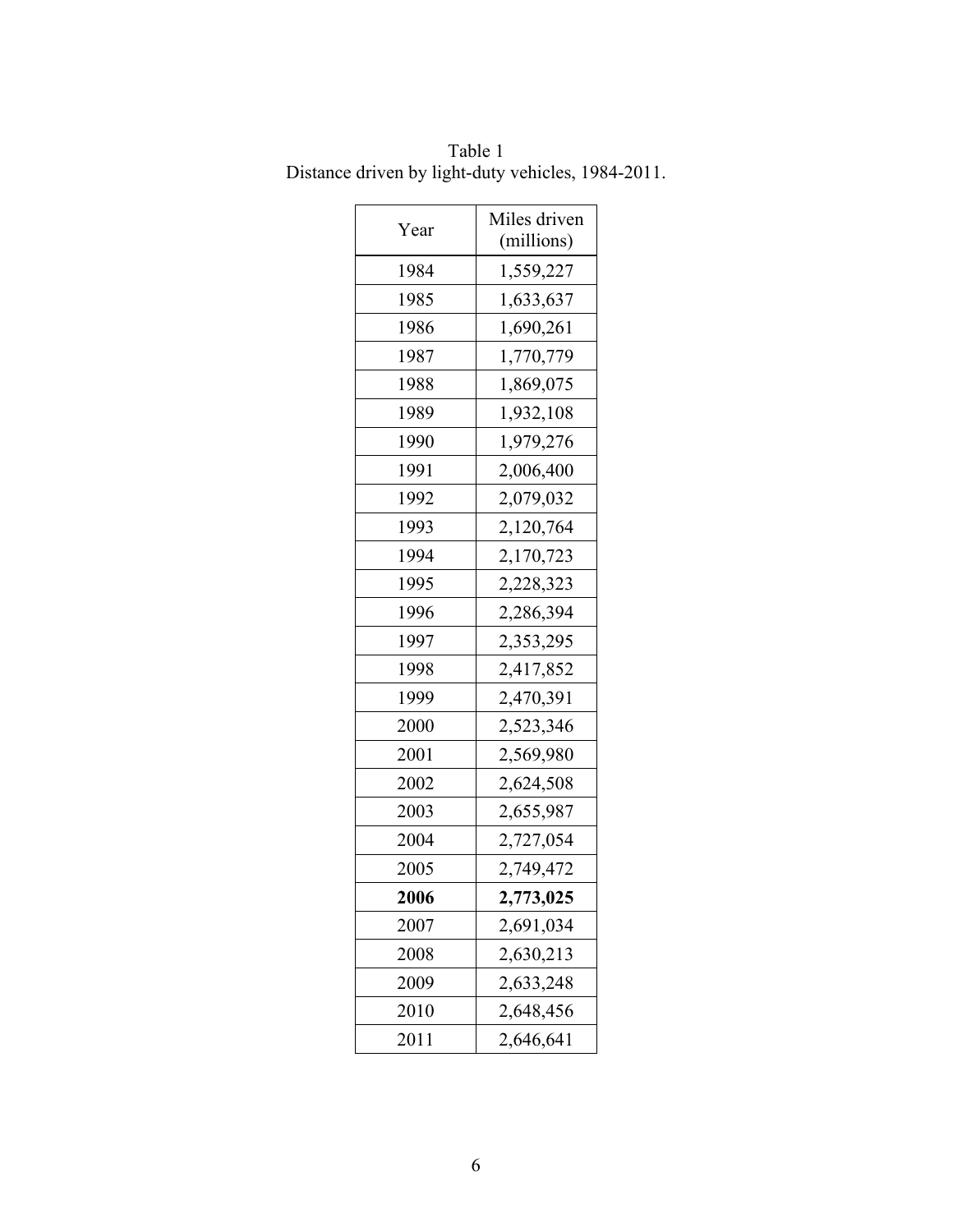# **Distance-driven rates**

Figure 4 and Table 2 present the distances-driven rates per four variables of interest: person, licensed driver, household, and registered vehicle. All four rates reached their maxima in 2004.

*Distance driven per person.* In 1984, the average distance driven per person was 6,612 miles. This rate increased to a maximum of 9,314 miles in 2004. The latest rate for 2011—was 8,494 miles.

*Distance driven per licensed driver.* In 1984, the average distance driven per driver was 10,032 miles. The rate increased to a maximum of 13,711 miles in 2004. The rate for 2011 was 12,492 miles.

*Distance driven per household.* In 1984, the average distance driven per household was 18,256 miles. The rate increased to a maximum of 24,349 miles in 2004. The rate for 2011 was 22,069 miles.

*Distance driven per registered light-duty vehicle.* In 1984, the average distance driven per vehicle was 9,947 miles. The rate increased to a maximum of 11,946 miles in 2004. The rate for 2011 was 11,318 miles.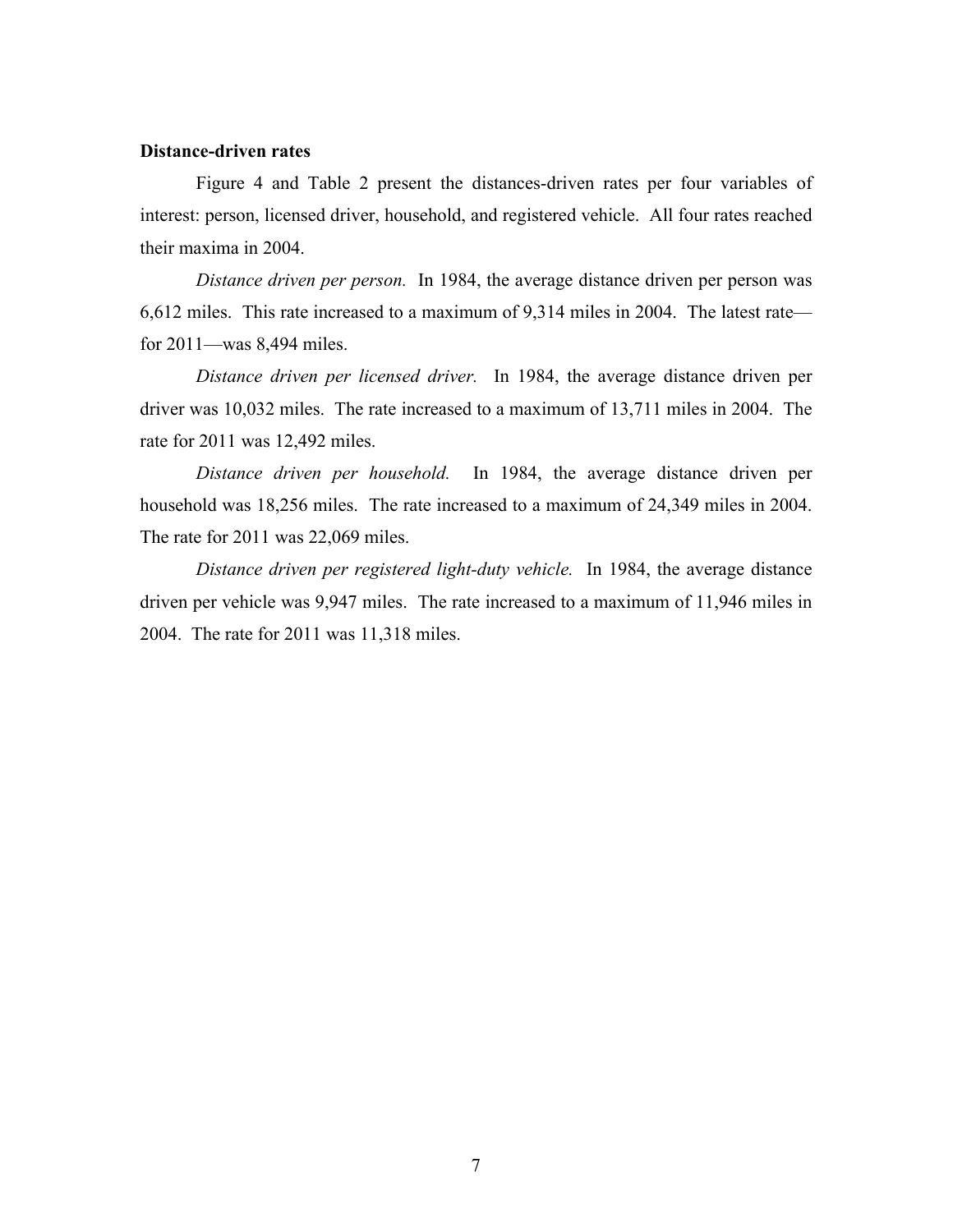

Figure 4. Distances driven per person, per licensed driver, per household, and per registered vehicle, 1984-2011.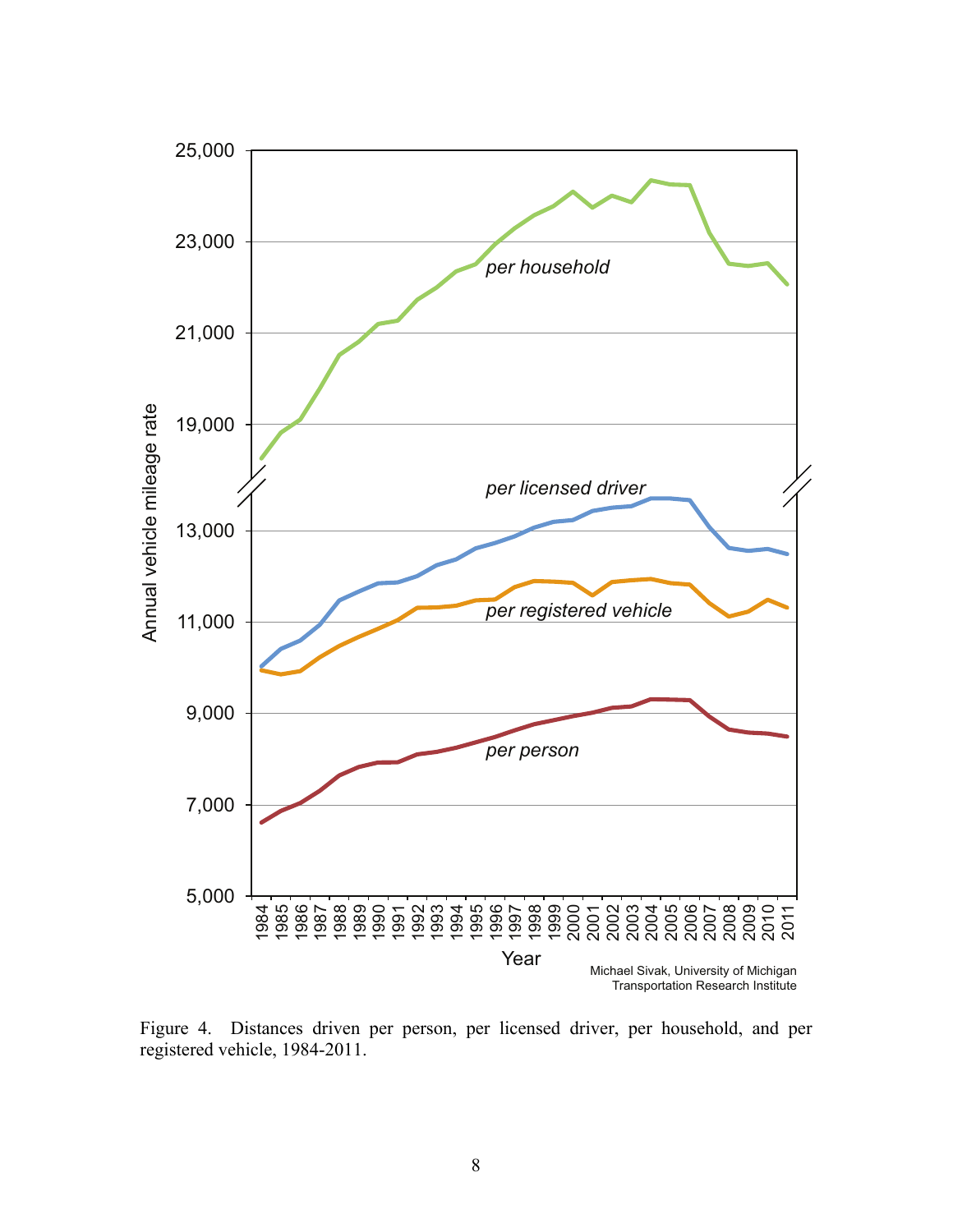| Year | Miles driven | Miles driven | Miles driven  | Miles driven |
|------|--------------|--------------|---------------|--------------|
|      | per person   | per driver   | per household | per vehicle  |
| 1984 | 6,612        | 10,032       | 18,256        | 9,947        |
| 1985 | 6,866        | 10,414       | 18,823        | 9,857        |
| 1986 | 7,039        | 10,598       | 19,108        | 9,928        |
| 1987 | 7,309        | 10,943       | 19,790        | 10,233       |
| 1988 | 7,645        | 11,477       | 20,524        | 10,480       |
| 1989 | 7,828        | 11,670       | 20,813        | 10,678       |
| 1990 | 7,929        | 11,851       | 21,203        | 10,856       |
| 1991 | 7,931        | 11,873       | 21,274        | 11,046       |
| 1992 | 8,105        | 12,009       | 21,732        | 11,315       |
| 1993 | 8,159        | 12,248       | 22,002        | 11,323       |
| 1994 | 8,250        | 12,376       | 22,354        | 11,361       |
| 1995 | 8,368        | 12,616       | 22,511        | 11,479       |
| 1996 | 8,487        | 12,735       | 22,950        | 11,497       |
| 1997 | 8,631        | 12,880       | 23,296        | 11,768       |
| 1998 | 8,765        | 13,071       | 23,582        | 11,901       |
| 1999 | 8,853        | 13,199       | 23,783        | 11,889       |
| 2000 | 8,943        | 13,237       | 24,100        | 11,863       |
| 2001 | 9,018        | 13,436       | 23,750        | 11,586       |
| 2002 | 9,125        | 13,508       | 24,013        | 11,879       |
| 2003 | 9,155        | 13,540       | 23,868        | 11,918       |
| 2004 | 9,314        | 13,711       | 24,349        | 11,946       |
| 2005 | 9,304        | 13,710       | 24,258        | 11,856       |
| 2006 | 9,294        | 13,673       | 24,243        | 11,824       |
| 2007 | 8,933        | 13,080       | 23,196        | 11,418       |
| 2008 | 8,649        | 12,626       | 22,522        | 11,124       |
| 2009 | 8,584        | 12,562       | 22,472        | 11,231       |
| 2010 | 8,562        | 12,605       | 22,533        | 11,493       |
| 2011 | 8,494        | 12,492       | 22,069        | 11,318       |

Table 2 Distances driven per person, per licensed driver, per household, and per registered vehicle, 1984-2011.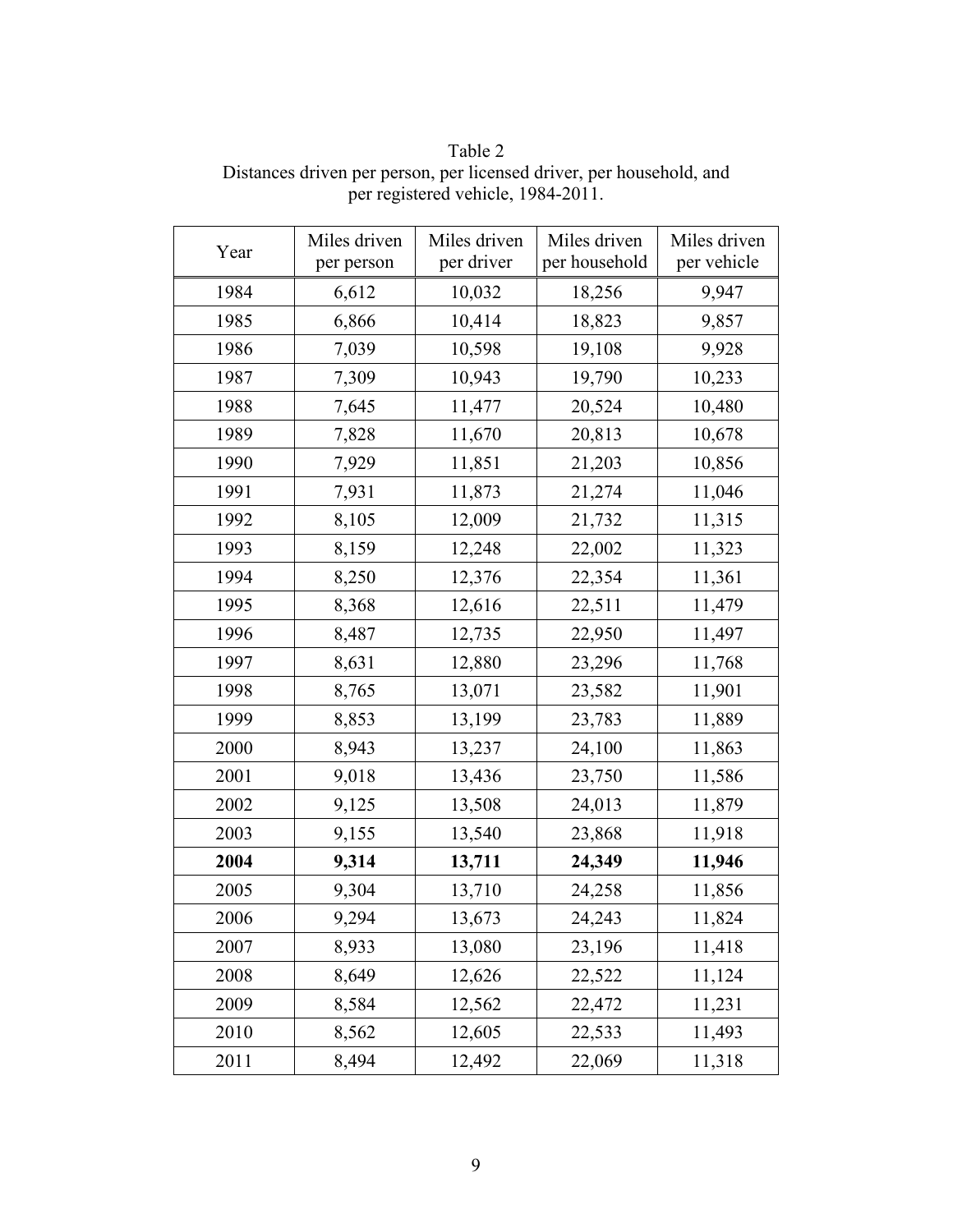Table 3 shows the percentage changes in the distance-driven rates from the peaks in 2004 to 2011. The rates per person, per licensed driver, and per household decreased by about 9% each, while the rate per registered vehicle decreased by about 5%.

| Distance-driven rate   | Percentage change<br>from 2004 to 2011 |
|------------------------|----------------------------------------|
| Per person             | $-8.8\%$                               |
| Per licensed driver    | $-8.9\%$                               |
| Per household          | $-9.4\%$                               |
| Per registered vehicle | $-5.3\%$                               |

Table 3 Percentage changes in the distance-driven rates from the peaks in 2004 to 2011.

Table 4 shows the latest year prior to the 2004 peak that had a rate that was lower than the 2011 rate. As an example, let us consider the rate per person. In 2011, that rate was 8,494 miles (see Table 2). Prior to the peak in 2004, the last time this rate was below 8,494 miles was in 1996 (see Table 2).

| Distance-driven rate   | Year |
|------------------------|------|
| Per person             | 1996 |
| Per licensed driver    | 1994 |
| Per household          | 1993 |
| Per registered vehicle | 992  |

Table 4 Latest year prior to 2004 peak that had a rate lower than the 2011 rate.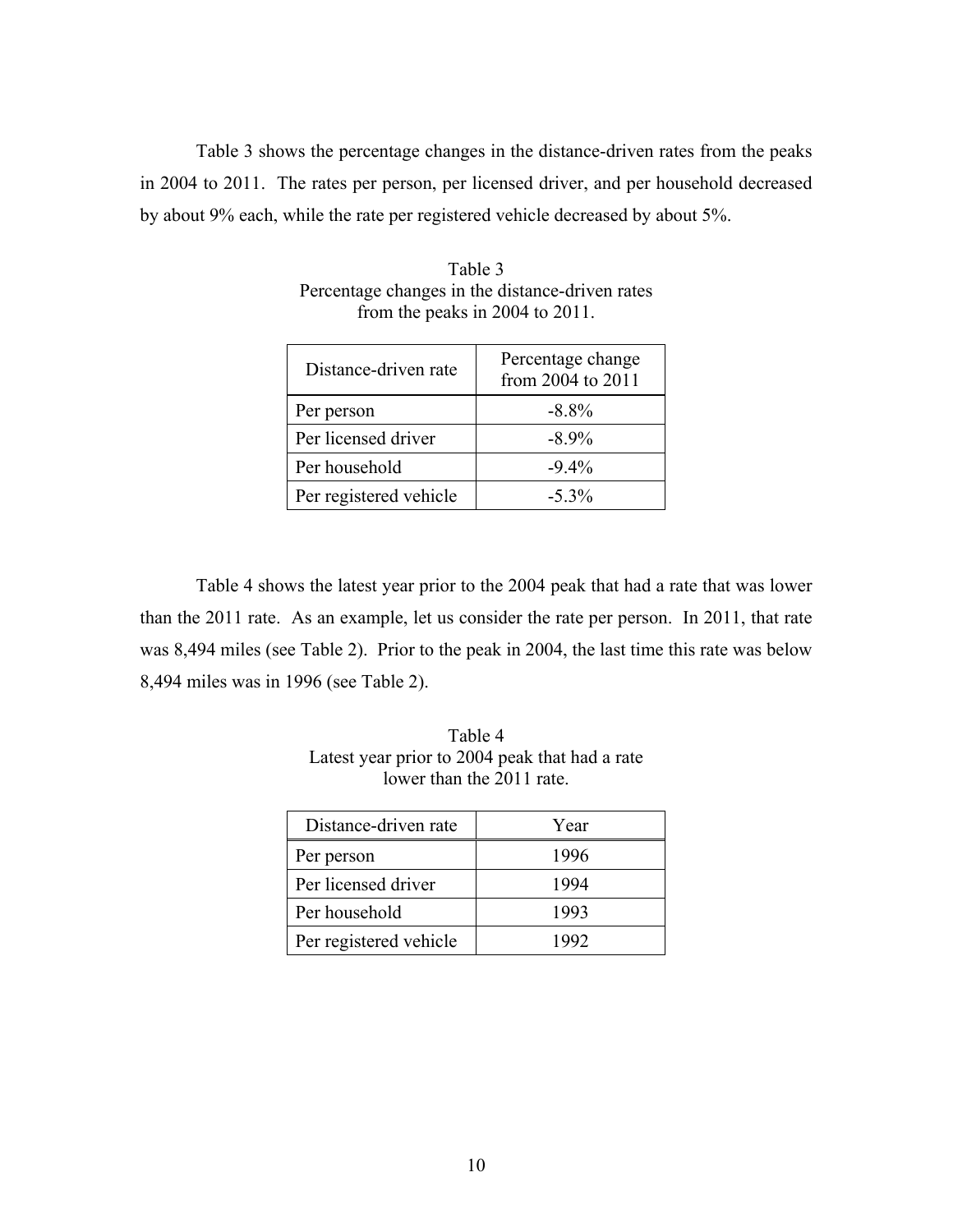# **Discussion**

#### **Light-duty vehicles: Absolute distances driven**

Distance driven by light-duty vehicles peaked in 2006 at 2.773 trillion miles. However, this was likely only a temporary peak. With the expected growth in the population (and the rebounding economy), the absolute distance driven will likely increase in the near future. Thus, despite the apparent peaking of the distance-driven rates (per person, driver, household, and vehicle), the absolute distance driven in the near future will almost certainly exceed the 2006 peak value.

#### **Light-duty vehicles: Distance-driven rates**

All examined distance-driven rates (per person, per driver, per household, and per vehicle) peaked in 2004, four years prior to the onset of the current economic downturn in 2008. Thus, as I argued in the case of the rates of registered light-duty vehicles (Sivak, 2013), we must search for noneconomic factors as the explanations for the onset of this trend. As discussed in Sivak (2013), two likely contributing factors are the recent increase in the use of public transportation and the recent increase in telecommuting. Among many other potential factors (see Litman, 2013) are the aging of the driving population (Sivak and Schoettle, 2013) paired with the decrease in driving by the elderly (Ferguson, Teoh, and McCartt, 2007), and the increased urbanization of the population (U.S. Census Bureau, 2013).

Although economic factors are unlikely to be responsible for the onset of the decrease in distance-driven rates, economic factors are likely contributing to the post-2008 reduction in the rates. Among relevant economic factors are high unemployment rates, stagnating real income for a majority of the population, and the increased price of gasoline.

Because the onsets of the reductions in the driving rates were not the results of short-term, economic changes, the 2004 maxima in the distance-driven rates have a reasonable chance of being long-term peaks as well. An exception is the rate per vehicle. Should the number of vehicles per person, per driver, and per household continue to fall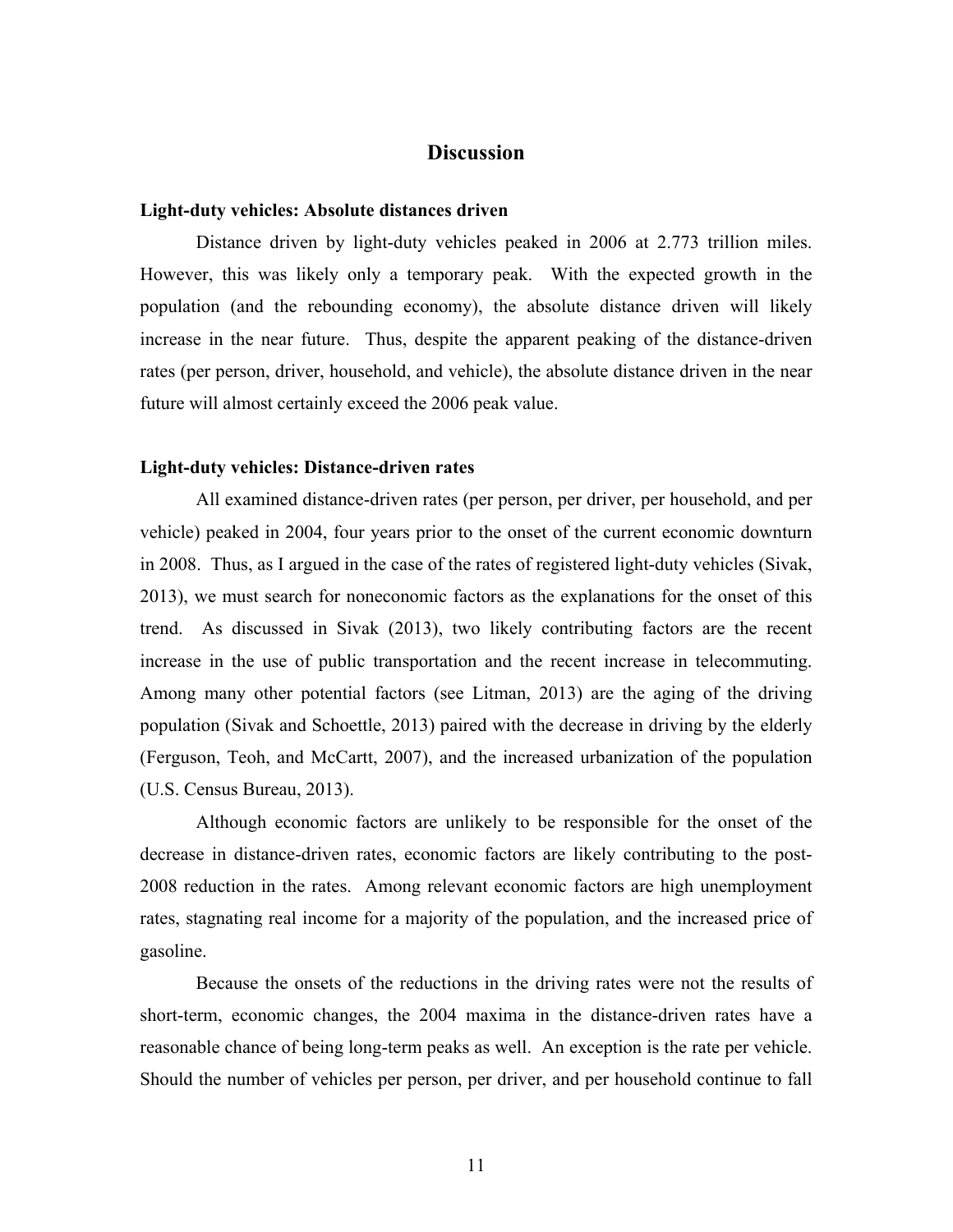(Sivak, 2013), it is possible that the distance driven per vehicle would start to increase and eventually surpass the 2004 value.

Based on the present data, the best estimates of the current annual distance-driven rates are as follows: 8,500 miles per person, 12,500 miles per licensed driver, 22,100 miles per household, and 11,300 miles per registered vehicle. These rates are down about 9% from their peaks in 2004, except that the rate per vehicle is down about 5%. (The fact that the rate per vehicle is down less than the rates per person, driver, and household reflects the fact that there has been a decrease in the number of vehicles since 2008 (Sivak, 2013).) The rates now are comparable to those in the early and mid 1990s.

### **Light-duty vehicles versus all vehicles**

The 2004 peak in the distance-driven rate per person by light-duty vehicles obtained in this study is comparable to the finding of Millard-Ball and Schipper (2011) for the distance-driven rate by light-duty vehicles, and to several recent findings for the distance-driven rate per person by *all vehicles*. For example, Puentes and Tomer (2008), Dutzik and Baxandall (2013), and Short (2013) all found that the distance driven per person (or per person 16 years and older) by all vehicles peaked in 2004/2005.

#### **Private, commercial, and public vehicles**

Because data on distances driven by only privately owned light-duty vehicles are not available, the analysis dealt with all light-duty vehicles (private, commercial, and public). Thus, the absolute numbers and the rates derived in this study are higher than they would have been if only privately owned vehicles were included. Furthermore, these statistics on all light-duty vehicles cannot distinguish whether trends for privately owned vehicles are different from those for commercial and/or public vehicles.

### **Vehicle registrations and distances driven**

Table 5 summarizes the years in which the maxima were reached for the number of registered light-duty vehicles, distance driven by light-duty vehicles, and their rates,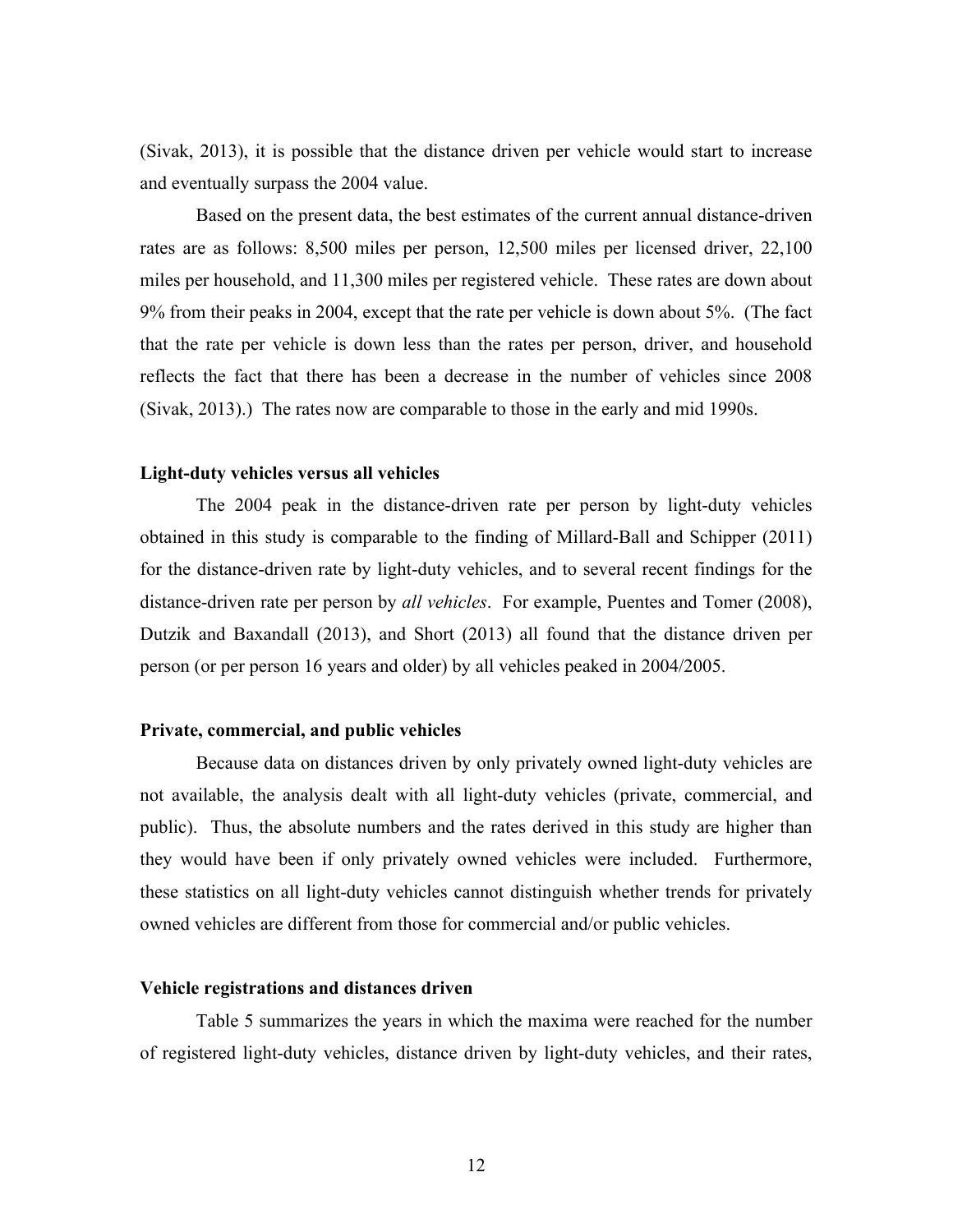and the magnitudes of the reductions from the corresponding maxima. The information for vehicles and the vehicle rates is from Sivak (2013), while the information for distance driven and the distance-driven rates is from the present study.

Table 5 Years in which the maxima were reached for the number of light-duty vehicles, distance driven by light-duty vehicles, and their rates, and the magnitudes of the reductions from the corresponding peaks.

| Measure                                                                  | Peak year(s) | Reduction in 2011<br>from the peak | Source        |
|--------------------------------------------------------------------------|--------------|------------------------------------|---------------|
| Vehicles                                                                 | 2008         | $-1\%$                             |               |
| Vehicles per person, per<br>licensed driver, and per<br>household        | 2001-2006    | $-5\%$                             | Sivak (2013)  |
| Distance driven                                                          | 2006         | $-5\%$                             |               |
| Distance driven per<br>person, per licensed<br>driver, and per household | 2004         | $-9\%$                             | Present study |
| Distance driven per<br>vehicle                                           | 2004         | $-5\%$                             |               |

## **The bottom line: We drive fewer light-duty vehicles and we drive each of them less**

In the previous study (Sivak, 2013), I documented the fact that the number of registered light-duty vehicles per person, per driver, and per household peaked between 2001 and 2006. The findings of the present study indicate that the corresponding rates for the distance driven also peaked during this period. (They all peaked in 2004.) Furthermore, distance driven per vehicle also decreased since 2004. Thus, the combined evidence from the two studies indicates that—per person, per driver, and per household we now have fewer light-duty vehicles and we drive each of them less than a decade ago. This is an important finding of a double reduction, because one does not necessarily lead to the other.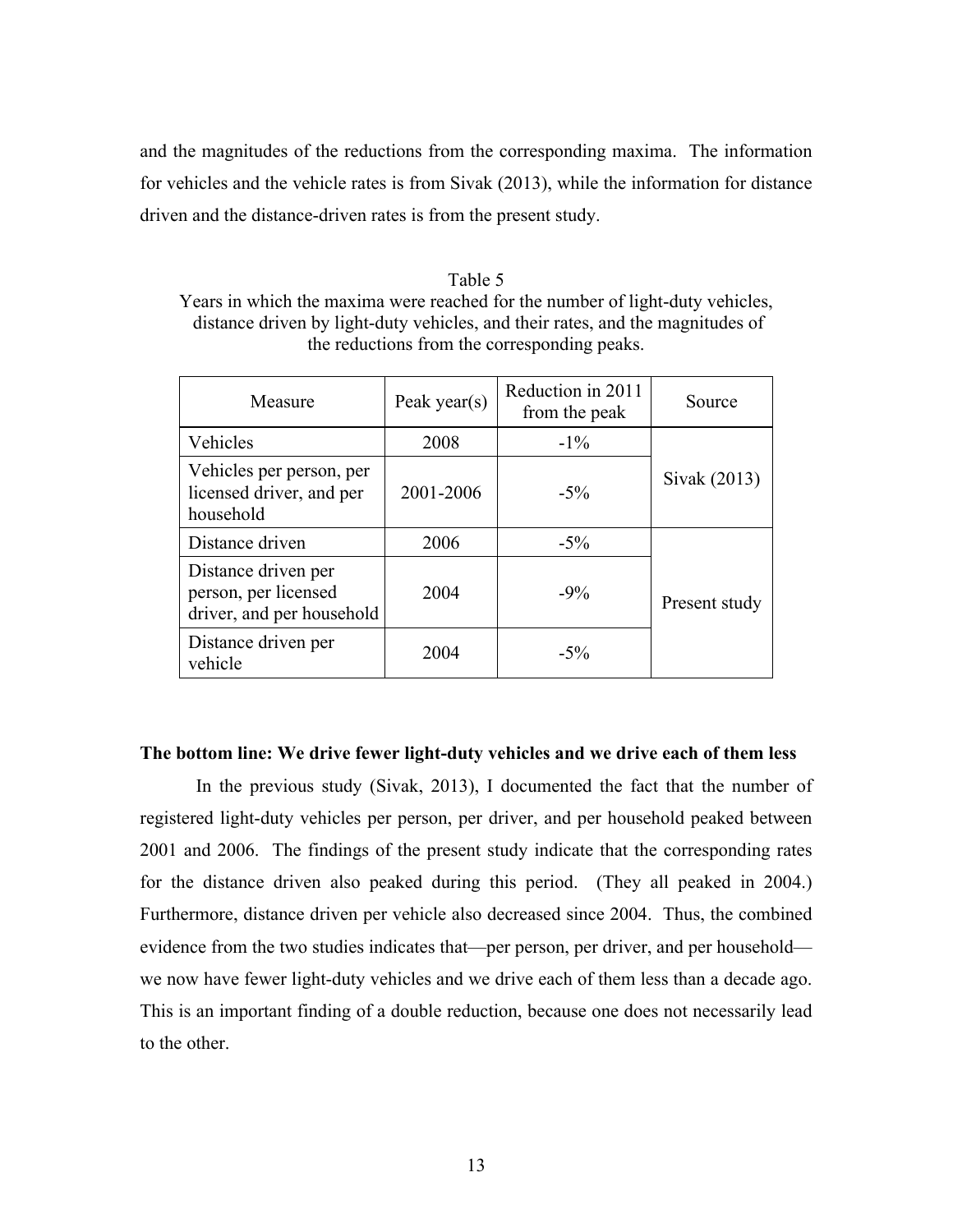# **Conclusions**

The main contribution of this study is an examination of recent trends in distances driven by *light-duty vehicles* (cars, pickup trucks, SUVs, and vans) in the U.S. fleet. This is in contrast to several other recent studies that analyzed distances driven by *all vehicles* (including medium and heavy trucks, buses, and motorcycles). The period examined was from 1984 through 2011. This is a follow-up study to Sivak (2013), in which I analyzed the recent trends in the number of registered light-duty vehicles.

Although the report also presents trends in the absolute distances driven, of primary interest were the distances driven per person, per licensed driver, per household, and per registered vehicle. All of these rates reached their maxima in 2004—four years prior to the beginning of the current economic downturn—and decreased by 5% to 9% by 2011. These reductions likely reflect, in part, noneconomic changes in society that influence the need for vehicles (e.g., increased telecommuting, increased use of public transportation, increased urbanization of the population, and changes in the age composition of drivers). Because the onset of the reductions in the driving rates was not the result of short-term, economic changes, the 2004 maxima in the distance-driven rates have a reasonable chance of being long-term peaks as well. An exception is the rate per registered vehicle. Should the numbers of vehicles per person, per driver, and per household continue to fall (Sivak, 2013), it is possible that the distance driven per vehicle would eventually start to increase and thus this rate has a better chance in the future of surpassing the 2004 maximum.

The combined evidence from this and the previous study (Sivak, 2013) indicates that—per person, per driver, and per household—we now have fewer light-duty vehicles and we drive each of them less than a decade ago. The best estimates of the current annual distance-driven rates by light-duty vehicles are as follows: 8,500 miles per person, 12,500 miles per licensed driver, 22,100 miles per household, and 11,300 miles per registered vehicle.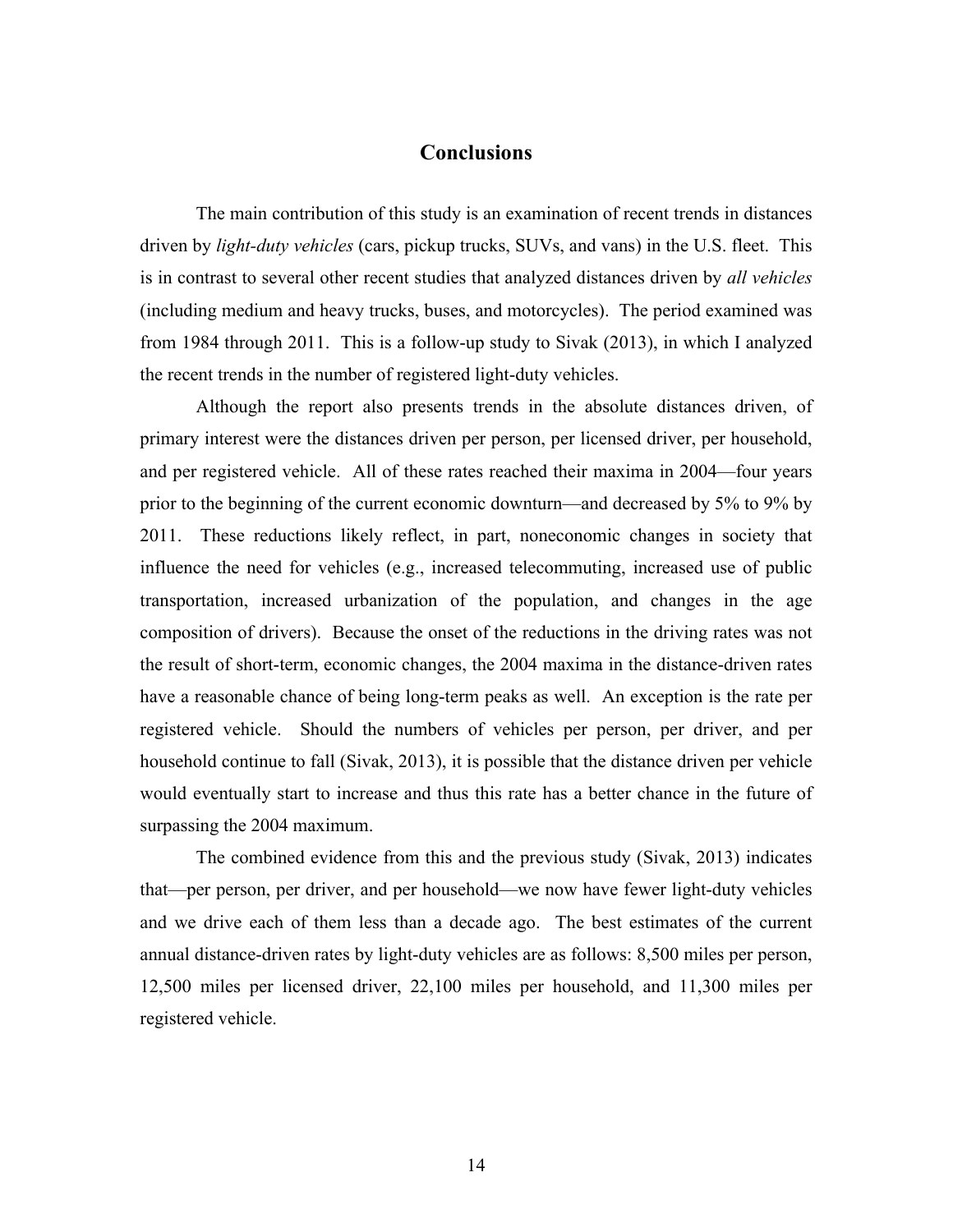# **References**

- Dutzik, T. and Baxandall, P. (2013). *A new direction: Our changing relationship with driving and the implications for America's future.* Boston: U.S. PIRG Education Fund. Available at: http://www.uspirg.org/sites/pirg/files/reports/A%20New%20Direction%20vUS.p df.
- Ferguson, S.A., Teoh, E.R., and McCartt, A.T. (2007). Progress in teenage crash risk during the last decade. *Journal of Safety Research*, *38*, 137-145.
- FHWA [Federal Highway Administration]. (2013). *Highway statistics (annual).* Available at: http://www.fhwa.dot.gov/policyinformation/statistics.cfm.
- Litman, T. (2013). *The future isn't what it used to be. Changing trends and their implications for transport planning.* Victoria, Canada: Victoria Transport Policy Institute. Available at: http://www.vtpi.org/future.pdf.
- Millard-Ball, A. and Schipper, L. (2011). Are we reaching peak travel? Trends in passenger transport in eight industrialized countries. *Transport Reviews*, *31*, 357- 378.
- ProQuest (2012). *ProQuest statistical abstract of the United States, 2013* (1<sup>st</sup> ed.). Bethesda, MD: Author.
- Puentes, R. and Tomer, A. (2008). *The road…less traveled: An analysis of vehicle miles traveled trends in the U.S.* Washington, D.C: Brookings Institution. Available at: http://www.brookings.edu/~/media/Research/Files/Reports/2008/12/16%20transp ortation%20tomer%20puentes/vehicle\_miles\_traveled\_report.PDF.
- Short, D. (2013). *Vehicle miles driven: Population-adjusted fractionally off the postcrisis low.* Lexington: MA: Advisor Perspectives. Available at: http://www.advisorperspectives.com/dshort/updates/DOT-Miles-Driven.php.
- Sivak, M. (2013). *Has motorization in the U.S. peaked?* (Report No. UMTRI-2013-17). Ann Arbor: The University of Michigan Transportation Research Institute. Available at:

http://deepblue.lib.umich.edu/bitstream/handle/2027.42/97760/102946.pdf.